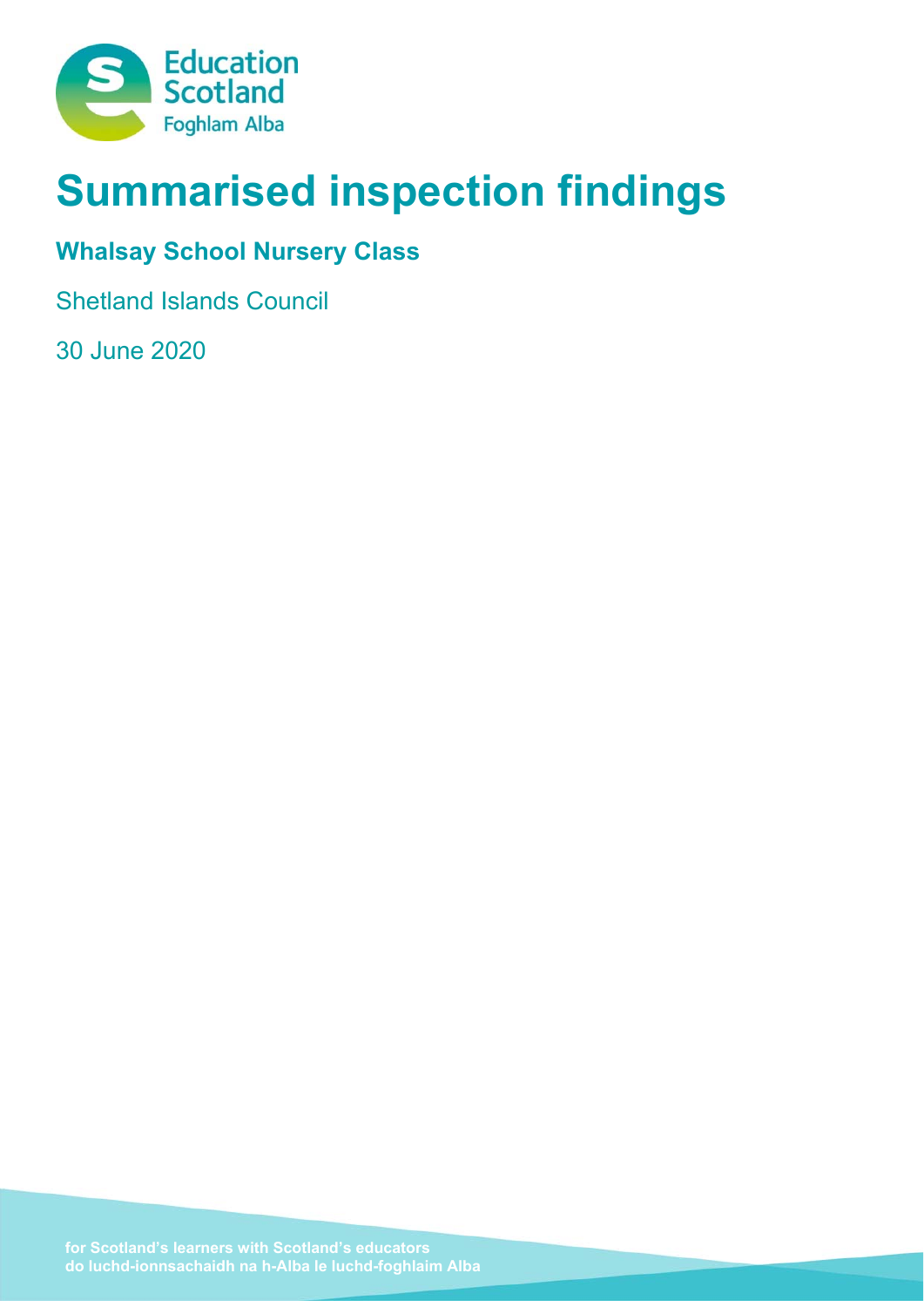# Key contextual information

Whalsay School nursery class is located in a separate building in the grounds of the primary department in Symbister, Whalsay, an island off the east coast of mainland Shetland. At the time of the inspection, the morning session roll was sixteen children aged 3-5 years and seven children aged 3-5 years in the afternoon session. There is a secure outside area which children access daily as well as a gym hall within the primary department. At the time of the inspection, there were building works adjacent to the nursery building. There have been significant staffing changes and challenges over the last eighteen months. This includes the creation of a new senior practitioner role and new appointments within the practitioner team. An ongoing nursery teacher vacancy has impacted on key areas for improvement required in the nursery class. Two depute headteachers (DHTs) have been designated management responsibility by the headteacher who has overall responsibility.

#### **1.3 Leadership of change weak and solution of the set of the set of the set of the set of the set of the set of the set of the set of the set of the set of the set of the set of the set of the set of the set of the set of**

This indicator focuses on working together at all levels to develop a shared vision for change and improvement which reflects the context of the setting within its community. Planning for continuous improvement change should be evidence-based and clearly linked to strong self-evaluation. Senior leaders should ensure that the pace of change is well judged and appropriate to have a positive impact on outcomes for children. The themes are:

- $\blacksquare$  developing a shared vision, values and aims relevant to the setting and its community
- $\blacksquare$  strategic planning for continuous improvement
- implementing improvement and change
- $\blacksquare$  The senior practitioner leads the day-to-day running and management of the nursery class effectively. The senior leadership team has identified areas for improvement and helped the nursery class team to rebuild positive relationships. Senior leaders and the local authority now need to support the work of the nursery more strategically. They need to create and implement a structured action plan with a focus on addressing the important weaknesses, which are currently diminishing learning experiences for children.

 $\blacksquare$  The nursery team displays statements illustrating the vision, values and aims shared across the whole school community. Practitioners discuss them with children and families and their views and perspectives are gathered. Practitioners discuss the values with children in a developmentally appropriate way by talking about how they can be creative, responsible and healthy. The nursery team ensures the children experience a clear sense of belonging to their local community through strong relationships with children, families and links in the wider school community. The nursery team has a wide variety of resources donated to support learning experiences.

**n** Practitioners are keen to take on leadership roles for various aspects of the setting's work. Children are ready to take on increased leadership responsibilities. The nursery team should explore opportunities for children to be involved in learner participation groups for example the Eco Group. This should support the development of their leadership, confidence and sense of inclusion in the wider school community.

n Practitioners reflect on their work and take part in annual professional review meetings led by the DHTs. They have undertaken professional learning that relates to children's health requirements. The DHTs support practitioners to access professional learning in early learning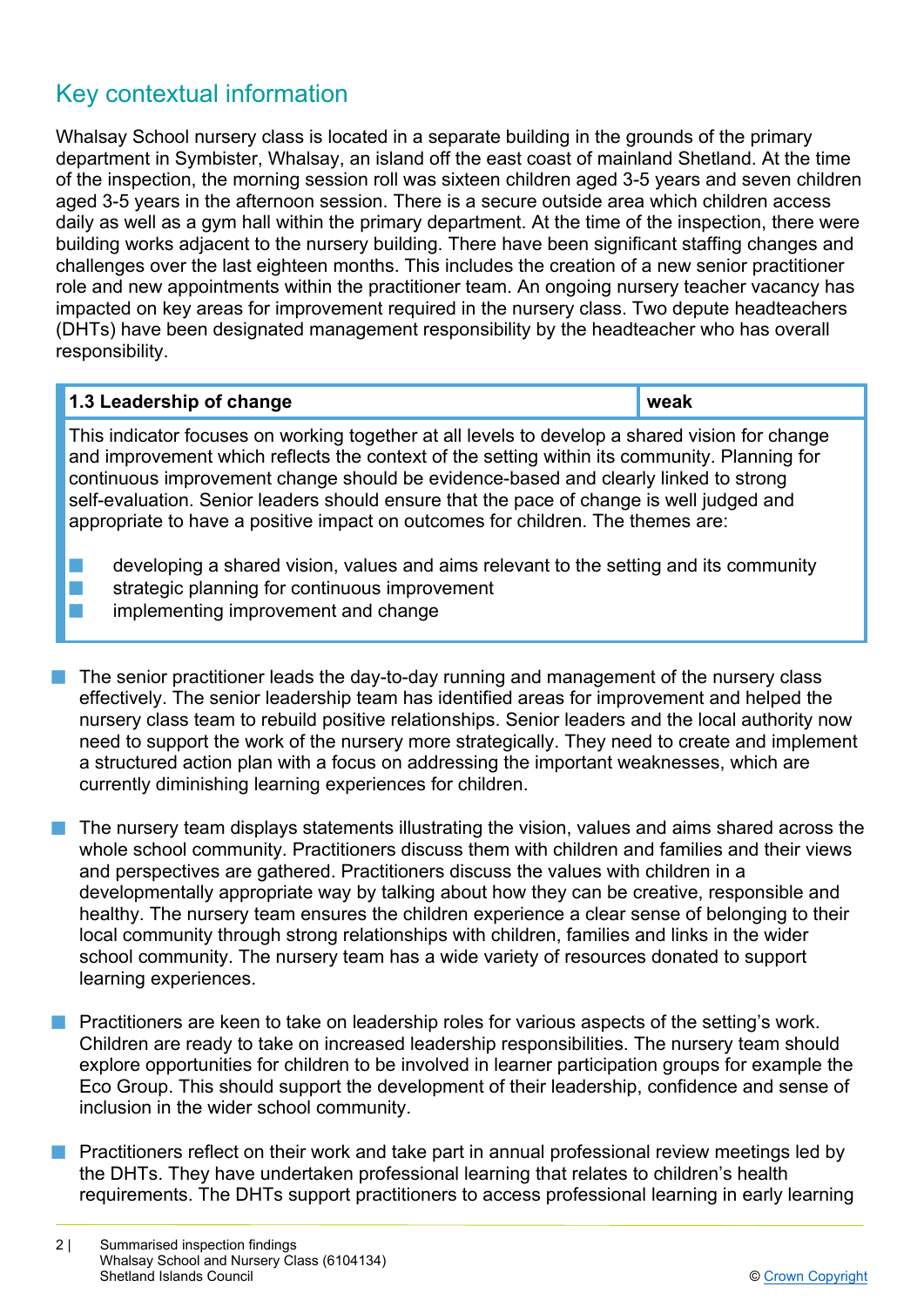and childcare, including a recent local authority input on block play. There is a need for senior leaders and practitioners to identify and undertake key areas of professional learning required to support improvement and deepen professional knowledge. Local authority inputs and links to national online resources should support the work of the nursery team on its improvement journey. Senior leaders need to evaluate formally the impact of professional learning to ensure it is improving outcomes for children. This should support practitioners to deliver high-quality early learning and childcare that better reflects current thinking.

- The DHTs, together with the nursery team, should continue to improve self-evaluation approaches. They should continue to use the national guidance, How good is our learning and childcare? alongside other relevant national guidance to support them with this. Senior leaders need to re-establish formal monitoring processes that support the nursery team to identify what is working well, areas for improvement and the impact of changes.
- The whole-school improvement plan includes priorities which are specific to the nursery class. Senior leaders and practitioners should continue to look outwards to other settings providing high quality early learning and childcare. This should focus on developing a shared understanding of high-quality early learning and childcare and benchmark practice in line with national standards. Clear roles, remits, and guidance for the senior practitioner, members of the nursery team and senior leaders should support the identification of responsibilities and how they support continuous improvement. Senior leaders need to ensure the pace of change is appropriate, well planned and leads to improved outcomes for all children.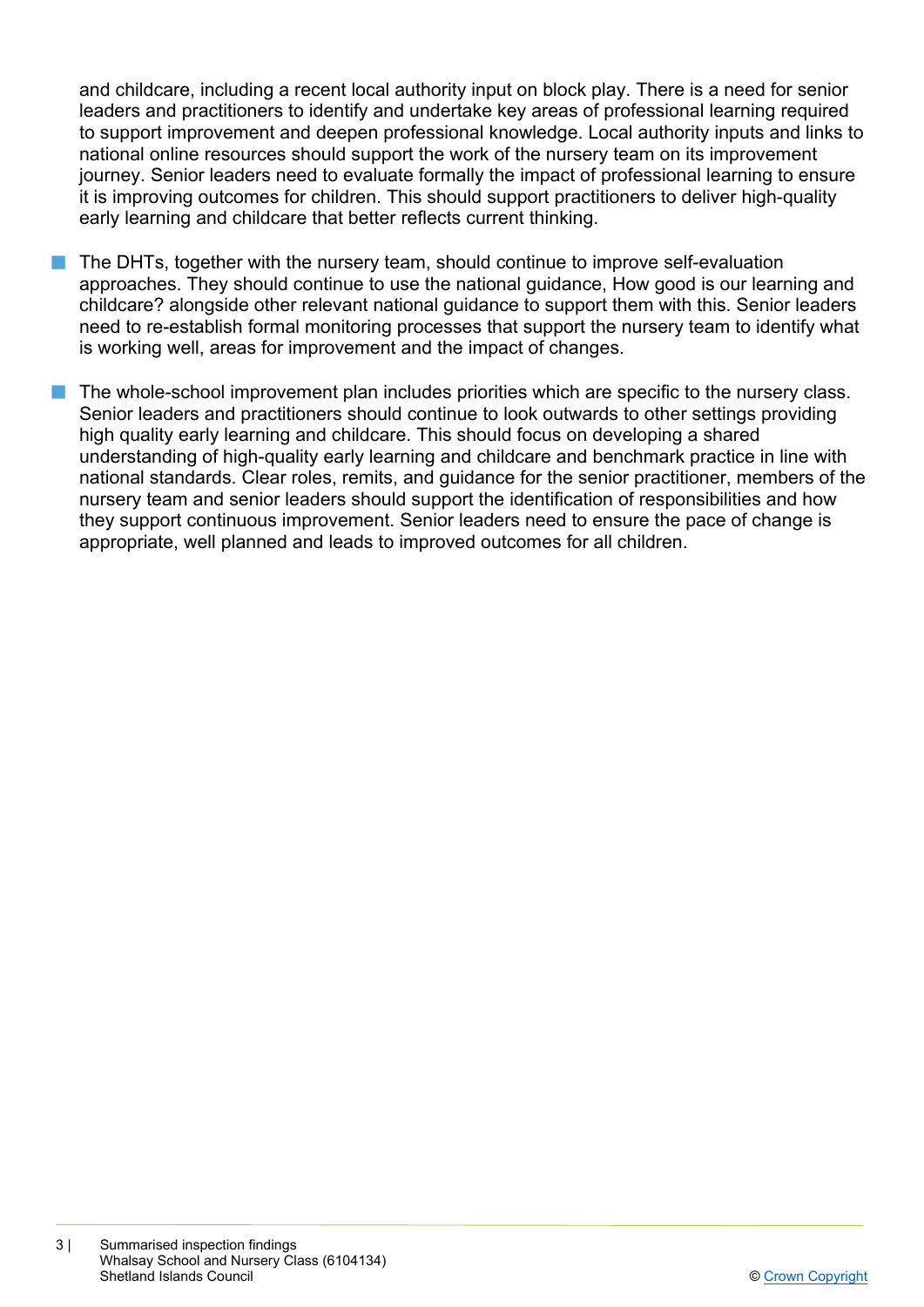- $\blacksquare$  Children benefit from supportive and caring relationships. Practitioners know children well as individuals and confidently discuss their particular personalities and care needs. This supports children to feel safe, secure and confident in the setting.
- **n** Most children's levels of engagement during their play are variable. Children should experience sustained levels of engagement to develop further their creativity and independence skills. The majority of children need more support to remain engaged in play throughout their time at nursery. Practitioners need to sustain and extend children's skills and interests to better support them and meet their needs.
- **n** Practitioners are supportive and positive in their interactions with children. They provide commentary and praise when children are playing in the setting. In a few examples, practitioners support children to think about their learning. Most practitioners need to employ more effective and skilled questioning techniques to support and challenge children's thinking. They should explore how higher-order questioning can support children to develop further their curiosity, enquiry and problem-solving skills.
- $\blacksquare$  The nursery team is at the very early stages of using children's individual learning journeys to record children's learning and identify next steps. They need to develop their practice in gathering observations by recognising, evaluating and recording children's significant learning. This should ensure next steps are identified and individualised for each child. Senior leaders have identified correctly that the range, detail and types of information provided needs to improve as a matter of priority. Senior leaders need to support the work of the nursery by building skills in the discussion of children's learning and ensure that observations record significant learning over time.
- n Practitioners are at an early stage of developing their understanding of children as learners. They use their professional judgements well to assess when children achieve developmental milestones. They share these with parents and carers. Practitioners need to have more conversations with children about their learning, individually and in small purposeful groups. This should give children a greater sense of themselves as active leaders of their learning. It should also help children develop vocabulary to talk about their learning and plan their next steps.
- **n** Senior leaders and practitioners are at the early stages of planning using Curriculum for Excellence (CfE) experiences and outcomes. A shared floorbook records children's views and reflects what children already know, linking learning activities and resources to CfE experiences and outcomes and possible lines of development. Senior leaders need to support planning for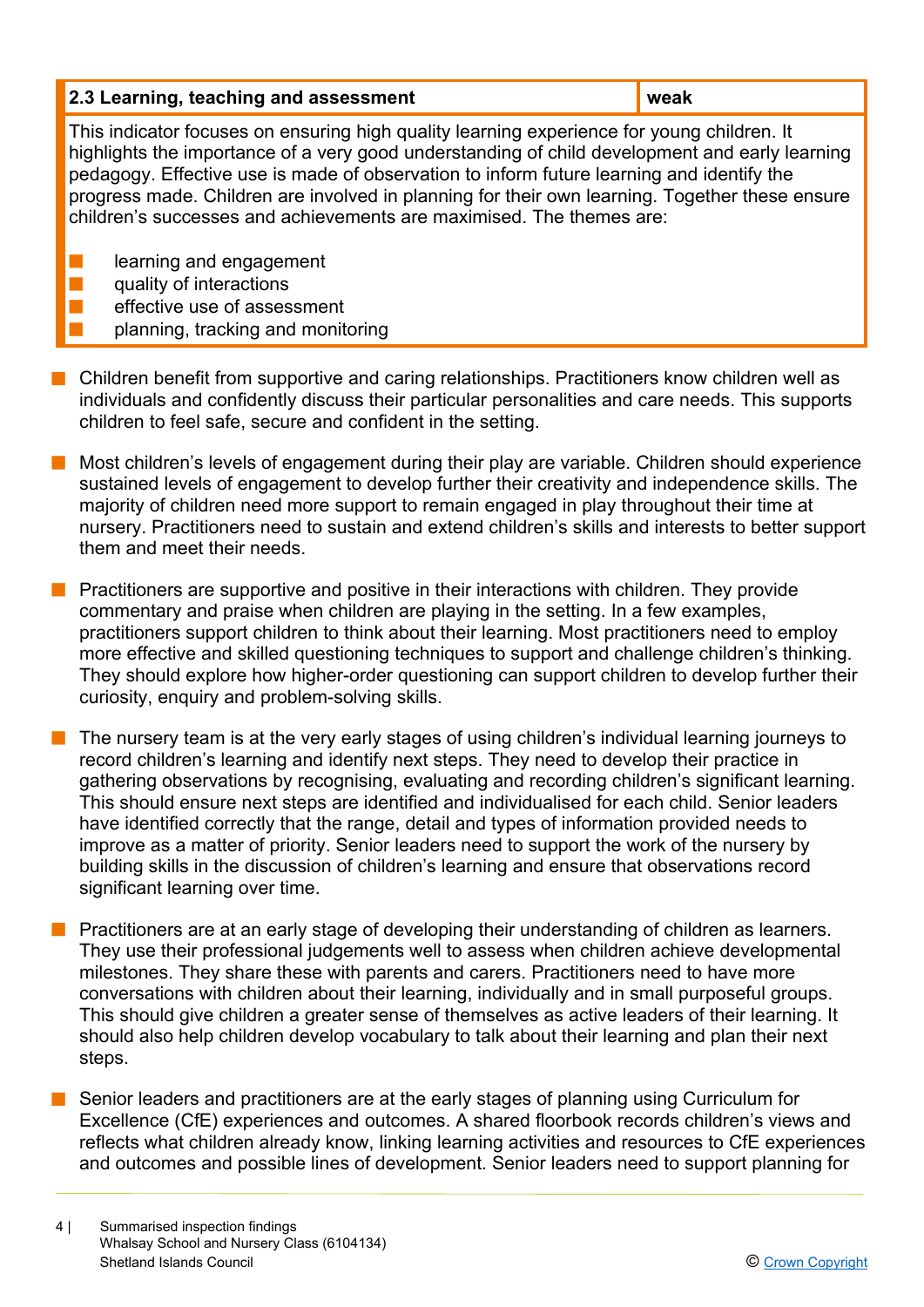learning in a more focused way to ensure there is clear progression and challenge for all learners and planning is individualised for children.

- **n** Senior leaders identify the need to establish strategically-led processes that track, monitor and evaluate children's learning needs as a matter of priority. Practitioners are at the early stages of using a recently introduced numeracy tracker. Once more robust tracking processes are in place, this should support practitioners in building upon what children already know and in planning their next steps in learning.
- **n** Practitioners should be included in whole-school moderation processes. Opportunities to be involved both within and beyond the setting will develop a shared understanding of progress and achievements. This should support practitioners in making robust professional judgements in line with national standards.
- **n** Practitioners make some use of digital technology, including the use of remote controlled toys, a camera and games on a desktop computer. The use and range of digital technology should be developed further to extend and enhance learning.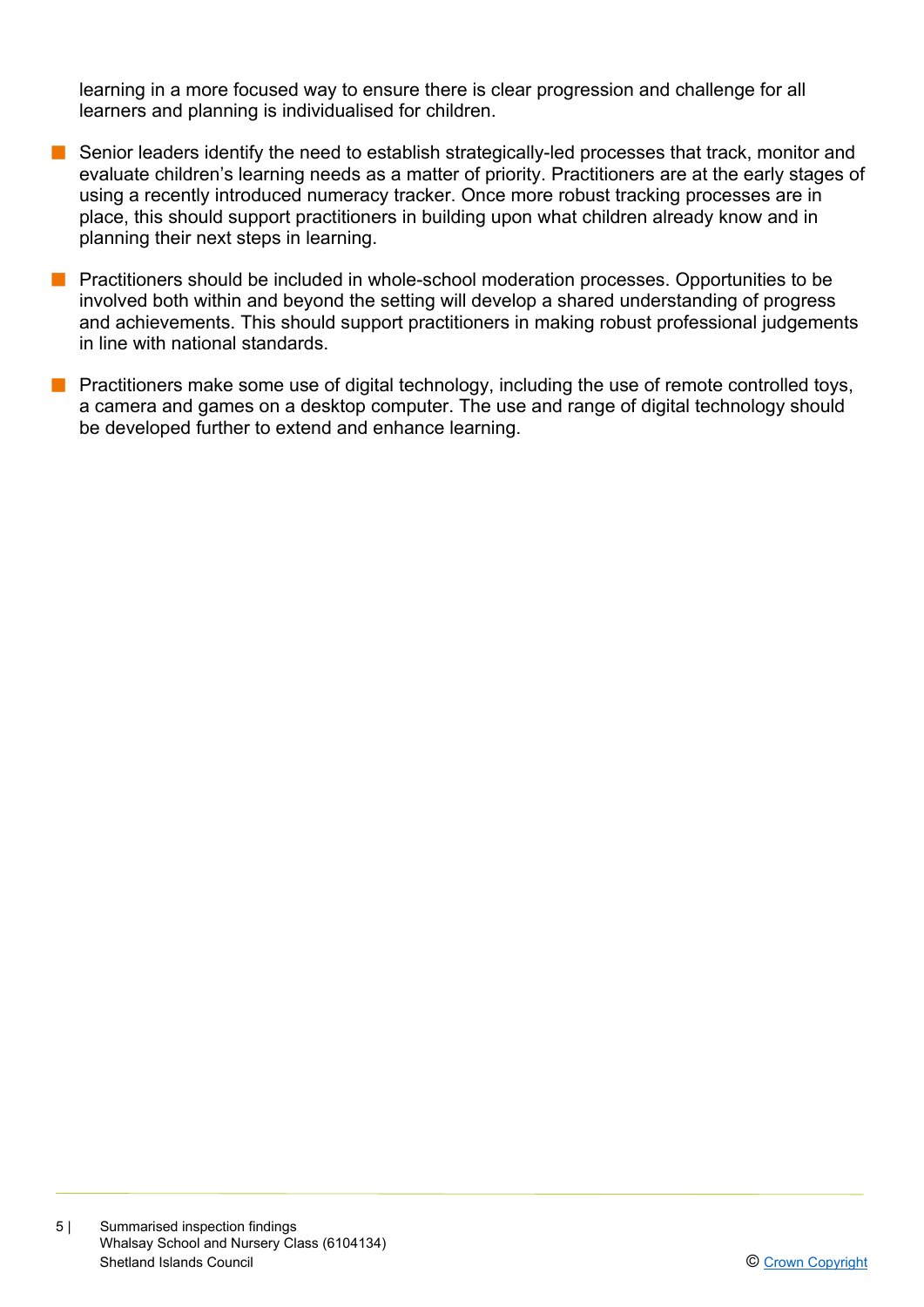#### **2.2 Curriculum: Learning and developmental pathways**

- $\blacksquare$  The nursery team are at the early stages of using local authority progression frameworks. Senior leaders should support the work of the nursery with the implementation of documentation as it is created and developed by Shetland Islands Council. This should deepen the nursery team's knowledge of children's learning across the CfE early level.
- Senior leaders should work with the nursery team to create a curriculum rationale that reflects early learning pedagogy and the unique context of the setting. The curriculum design principles should be taken into account with a particular focus on progression and challenge.
- Practitioners make effective use of the local environment to extend children's awareness of the world around them and deepen their sense of belonging to the local community. Children benefit from close links with families and residents on Whalsay Island. Practitioners often bring resources into the nursery class for children to investigate and observe, for example an octopus, a frog and feathers from local wildlife. Children buy snacks and resources for the nursery from local shops.
- $\blacksquare$  Well-planned transition arrangements to primary one include visits to the wider school community. Practitioners from the nursery share information about children's health and wellbeing and developmental milestones. The development of tracking systems for literacy, numeracy and health and wellbeing should support the primary one teacher further to build upon prior learning and ensure coherent progression across the CfE early level.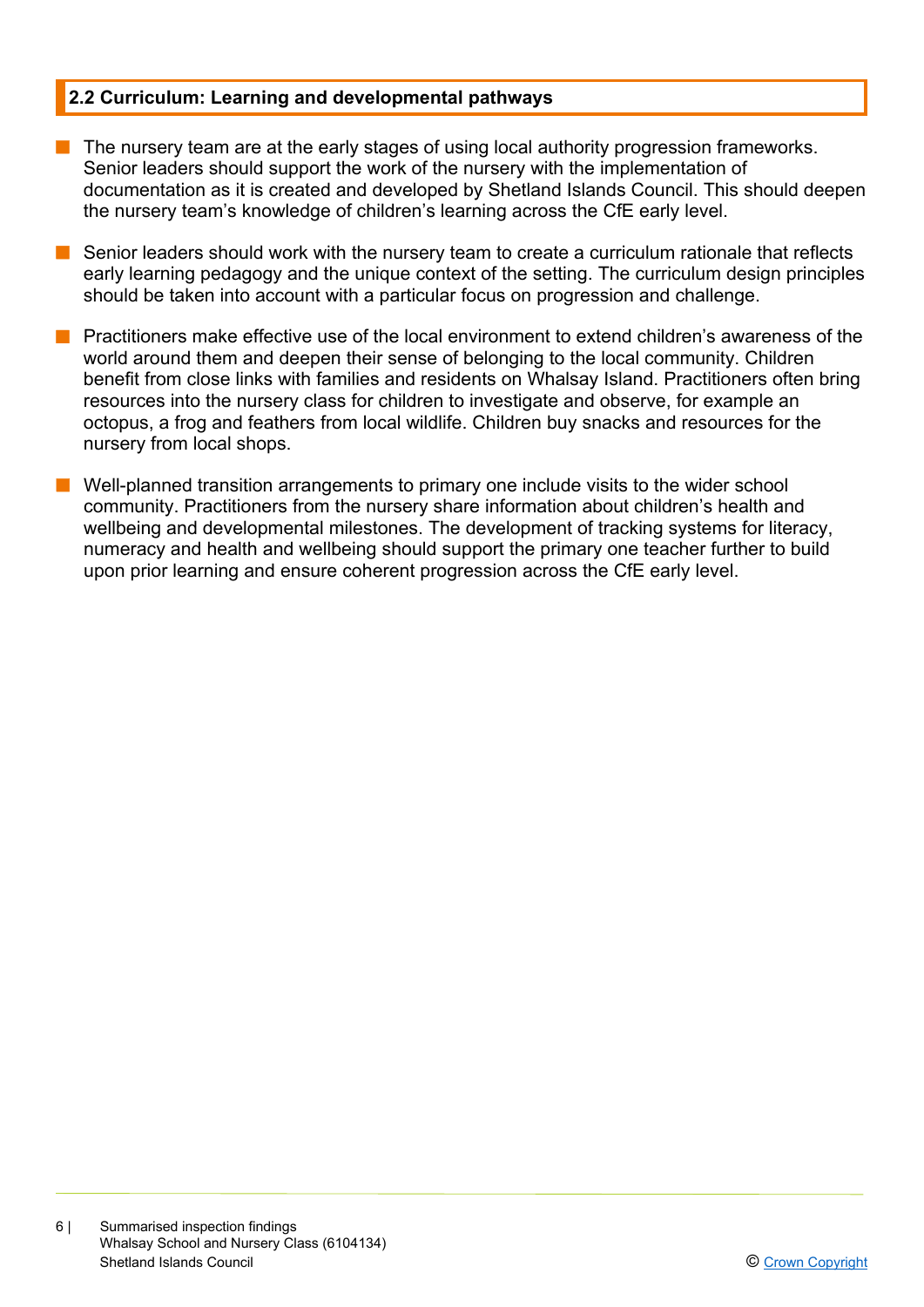#### **2.7 Partnerships: Impact on children and families – parental engagement**

- **n** Practitioners have strong, positive relationships with parents and carers. They have established effective partnership working with health professionals, which allows for appropriate support to both children and families. The nursery class should continue to build upon the strong links with the local community. This should focus on developing a shared understanding of the purpose of parental engagement and its impact on children's learning.
- The nursery communicates in a variety of ways including a nursery blog, emails, letters, the children's learning journeys and a variety of information leaflets from the local community. Parents and carers are regularly asked their views to improve aspects of the nursery class.
- Parents and families feel very positive about the nursery class and they appreciate the relationships between the nursery team, children and their parents and carers. A few parents would like more advice in supporting learning in the setting and at home. The nursery team should continue to gather views from parents and carers to identify and develop further advice and information about how children learn through play.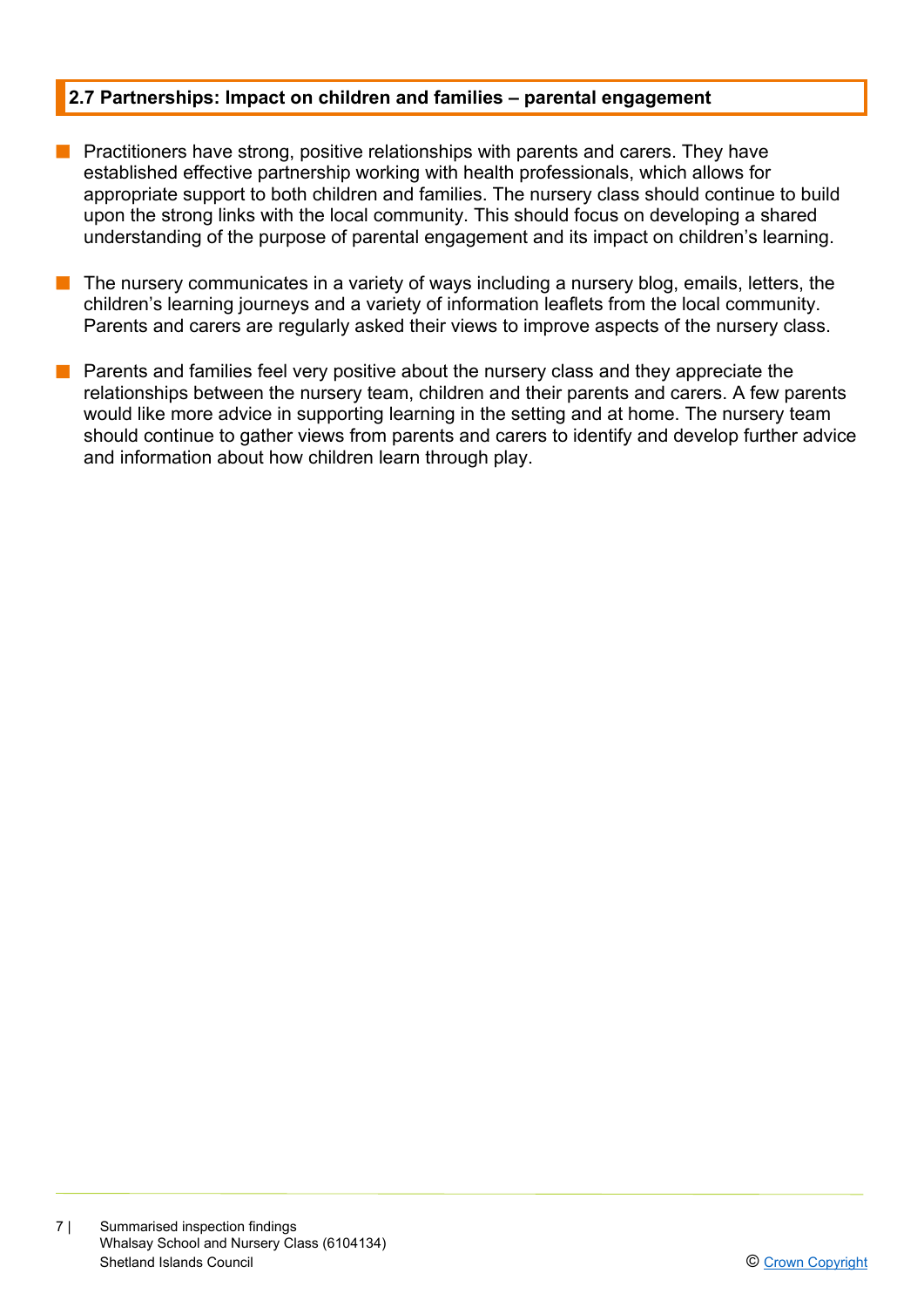## **2.1 Safeguarding**

**n** The school submitted self-evaluation information related to child protection and safeguarding. Inspectors discussed this information with relevant staff and, where appropriate, children. In addition, inspectors examined a sample of safeguarding documentation. Areas for development have been agreed with the school and the local authority.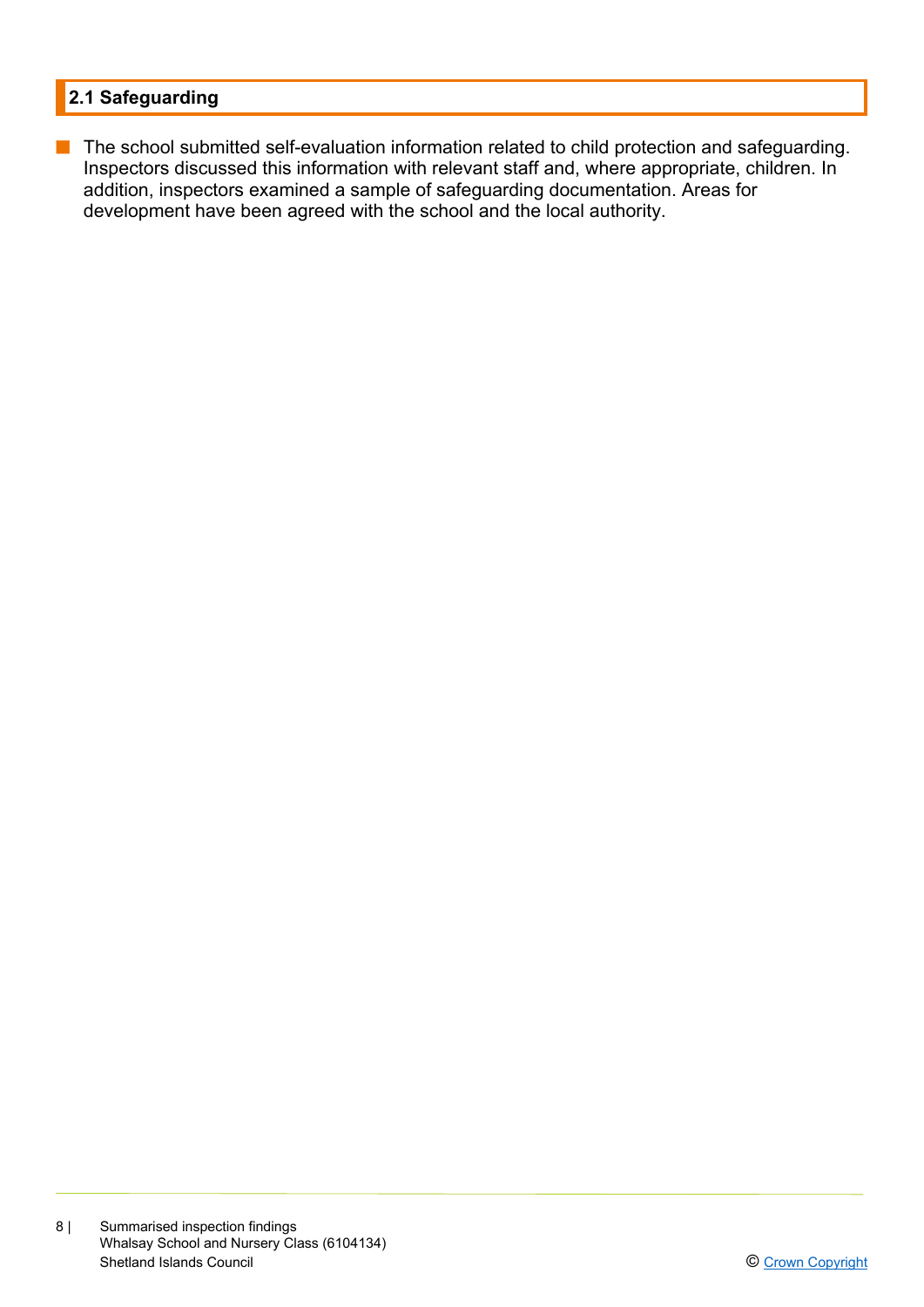## **3.1 Ensuring wellbeing, equality and inclusion good**

This indicator reflects on the setting's approach to children's wellbeing which underpins their ability to achieve success. It highlights the need for policies and practices to be well grounded in current legislation and a shared understanding of the value of each individual. A clear focus on wellbeing entitlements and protected characteristics supports all children to be the best they can be and celebrates their successes and achievements. The themes are:

 $\blacksquare$  wellbeing

 $\blacksquare$  fulfilment of statutory duties

## $\blacksquare$  inclusion and equality

n The nursery class has an inclusive ethos. Practitioners foster positive relationships with children and families and have a good knowledge of the local community. Overall, most children are happy in the setting. Practitioners discuss, display and refer to the nursery rules in child-friendly language. This supports children's understanding of the importance of daily routines. Most children respond well to each other and develop important friendships. All practitioners encourage positive behaviour. A few children need support to share and take turns. The nursery team should continue to support children to discuss their feelings and emotions in order to develop their cooperation and teamwork skills.

**Practitioners use the wellbeing indicators in a child-friendly questionnaire with children to** identify children's needs and experiences. Children are learning how to be safe during walks in the local community when crossing roads. They enjoy a daily healthy snack. This supports their developing awareness of healthy food choices. Practitioners use national guidance to plan for snack with children who give suggestions and help to prepare the snack and wash up their dishes. Children are developing skills of independence and responsibility. A consistency of approach by all practitioners on how children's independence skills are developed because of snack routines should be regularly monitored. Children recycle in the local community and visit the local charity shop to purchase resources for the nursery. Practitioners should ensure they plan real and meaningful contexts for children to understand how they manage their own wellbeing and increase their knowledge of all the wellbeing indicators in a developmentally appropriate way. Practitioners should consult children on the day-to-day and wider decisions about their setting. This should support increased leadership roles that reflect their communication skills and abilities.

**n** Practitioners know each child and their families very well. Senior leaders and practitioners are aware of their responsibilities in relation to statutory duties within early learning and childcare. They create personal care plans with parents and carers. These include important information to allow practitioners to care for children's needs. Practitioners respond and plan for children's individual needs and barriers to learning in a sensitive and caring manner. Practitioners undertake training on specific areas such as first aid, child protection and food hygiene as required.

The work of the nursery promotes inclusion and equality. Practitioners recognise and celebrate a range of events in the calendar year, supporting children to develop an awareness of diversity. Senior leaders and the nursery team should continue to develop further their understanding of equality and diversity. This should ensure that any potential stereotypes are consistently recognised and challenged wherever possible.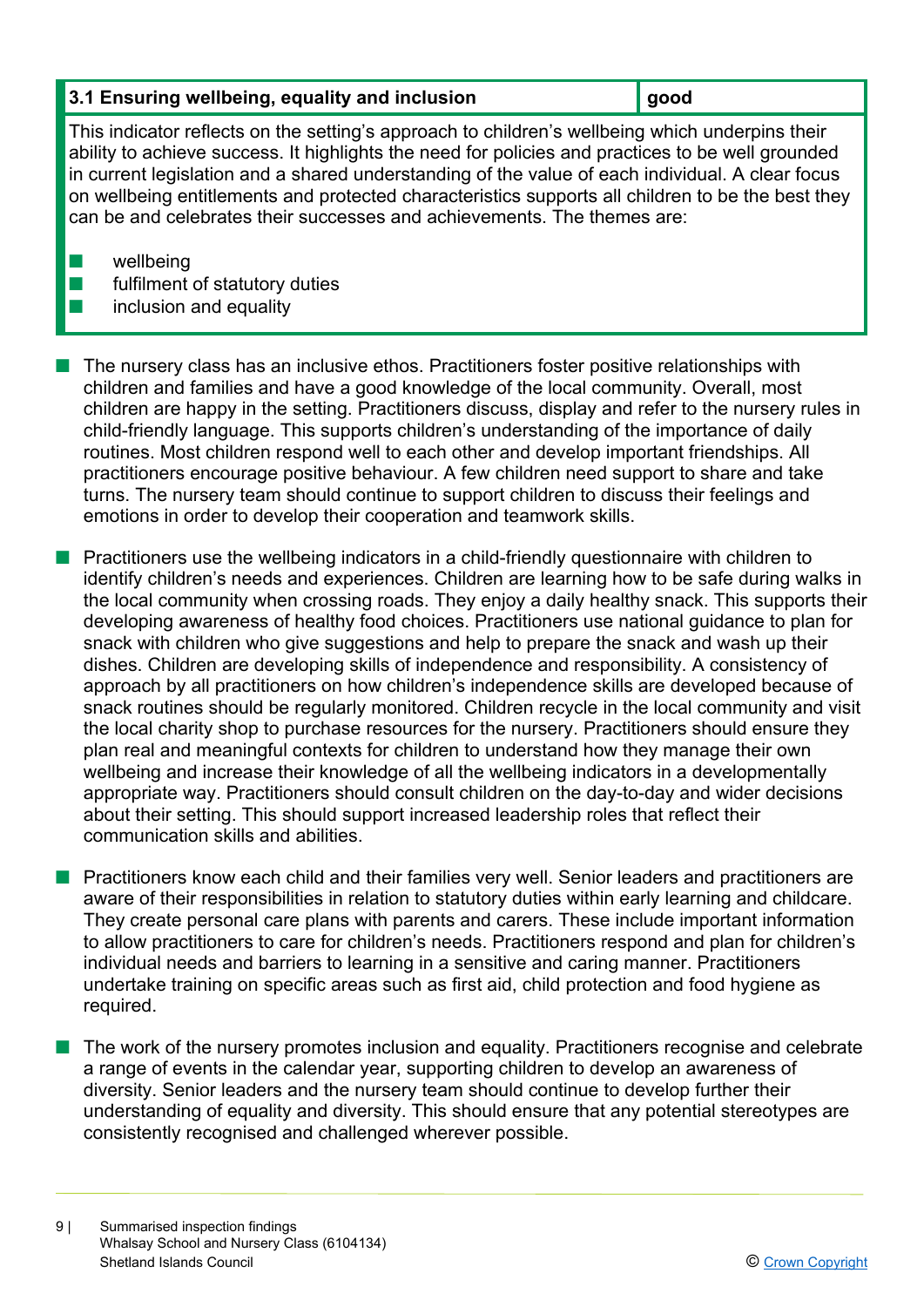### **3.2 Securing children's progress in the satisfactory in the satisfactory**

This indicator relates to the development and learning of babies, toddlers and young children. It requires clear understanding of early learning and development and pedagogy. It reflects the integrated way young children learn and the importance of experiences and development happening on an individual basis within a supportive, nurturing and stimulating environment. High quality early learning and childcare contributes significantly to enhancing children's progress and achievement as they grow and learn. It can benefit all children by closing the attainment gap and ensuring equity for all. It is about the holistic nature of development and learning ensuring these foundations are secure in order to achieve future attainment success. The themes are:

- **n** progress in communication, early language, mathematics, and health and wellbeing
- $\blacksquare$  children's progress over time
- $\blacksquare$  overall quality of children's achievement
- n ensuring equity for all children
- Senior leaders and practitioners are unable to evidence clearly children's progress over time in their learning and development during their time at nursery. Senior leaders should now embed tracking systems that will enable practitioners to evidence more robustly children's progress in their learning.
- $\blacksquare$  In early communication and language, most children are making satisfactory progress. Children are learning to take turns when speaking and are developing their awareness of when to talk and when to listen. Most children enjoy listening to familiar stories, nursery rhymes and songs. This is supporting them to hear patterns in words. A few need support to extend their engagement and increase their listening skills during group story times. Children visit the school library every week, which supports their use and enjoyment of fiction and non-fiction books. Children self-register for snack, which is supporting awareness of their names and the meaning of text. The majority of children engage with provocations to write secret messages via the newly established 'message centre'. Children are developing their mark- making skills and understanding that writing has a purpose. Practitioners should continue to make use of environmental print and review and update meaningful mark-making opportunities. This should ensure levels of engagement are sustained and extended.
- $\blacksquare$  In early mathematics and numeracy, most children are making satisfactory progress. Practitioners support children's understanding of number and number recognition through daily routines and experiences. Most children understand that numbers represent a quantity. They have regular opportunities to count in order. Most children can sort and recognise two-dimensional shapes and explore three-dimensional objects and their inter-relationships through the increasing use of block play and loose parts. The majority of children use the language of measure such as full and empty through exploration and activities using the water and sand trays. Children are aware of the days of the week and are increasingly aware of the months of the year and seasons. The nursery team should explore meaningful ways to develop further children's understanding of money, creation of simple patterns and use of information handling. The development of the outdoor area into a more numeracy-rich environment will support further children's learning in this area.
- In health and wellbeing, most children are making good progress. Overall, most children are happy in the nursery. They are making important friendships. Children have access to the outdoor area, local park and gym hall. This supports them in their physical activity and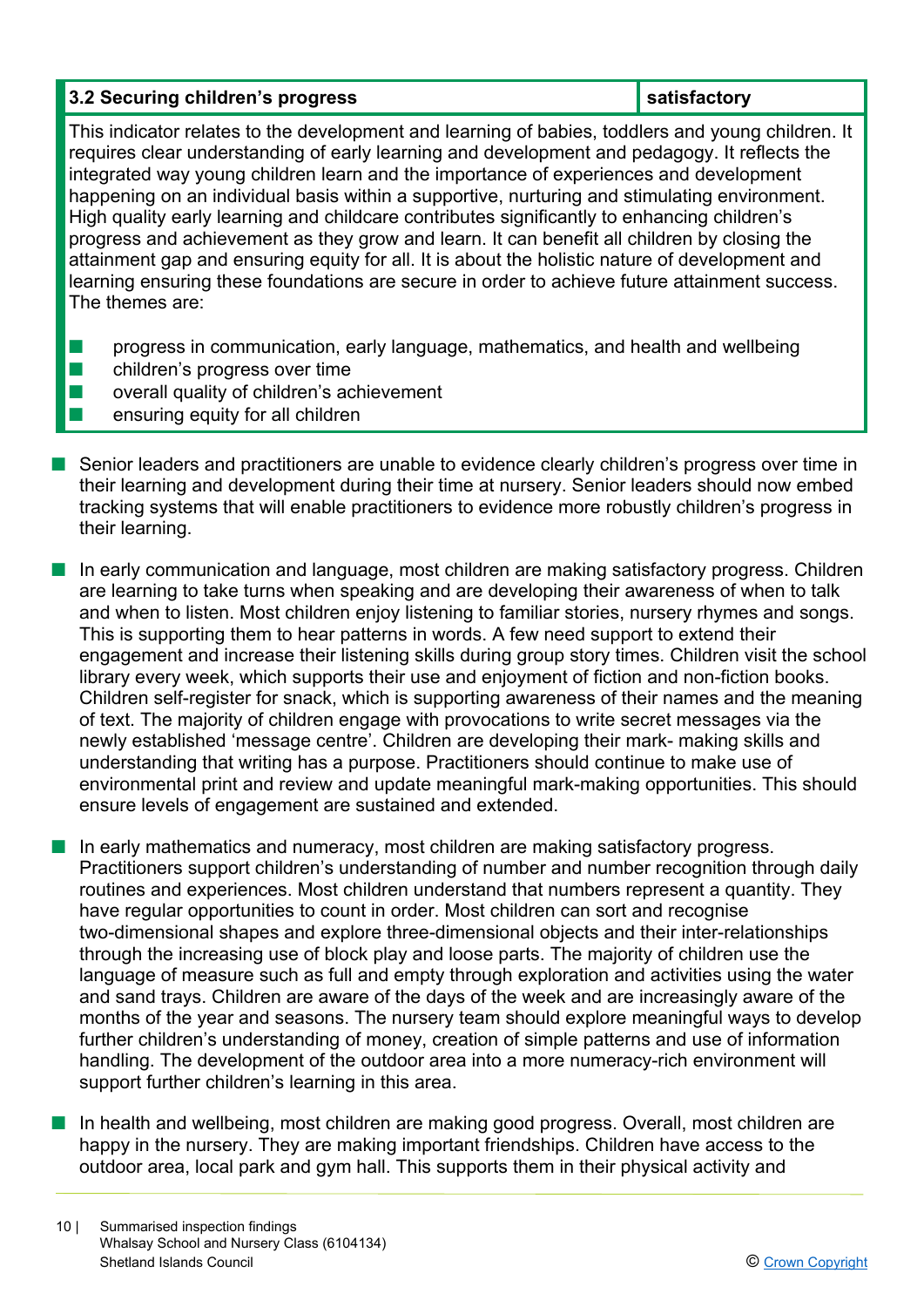promotes balance and movement during energetic play. They climb, run and manage their own risk. Children are increasing their independence skills as they get themselves ready to explore their local community and go outdoors. Children are developing their sense of place and appreciation of the natural world. They can talk about how living things need food and water to survive, including how they grow and change over time. Children's skills in being responsible and creative should be developed further through real and meaningful opportunities.

- **n** Practitioners support children's learning and achievements by offering praise and encouragement. Practitioners discuss informally children's achievements. However, these are not recorded consistently in individual children's learning journeys. Including these would support a holistic view of learning, capturing and building on wider achievements. Children should be enabled better to contribute their views and ideas to the setting and the wider school community. This should support their developing skills of responsibility and support them to better lead their own independent learning.
- **n** Practitioners treat children and their families with fairness and respect. They understand the challenges children and families face, as well as potential barriers to wellbeing and learning. Practitioners provide appropriate additional support to secure positive outcomes for children.